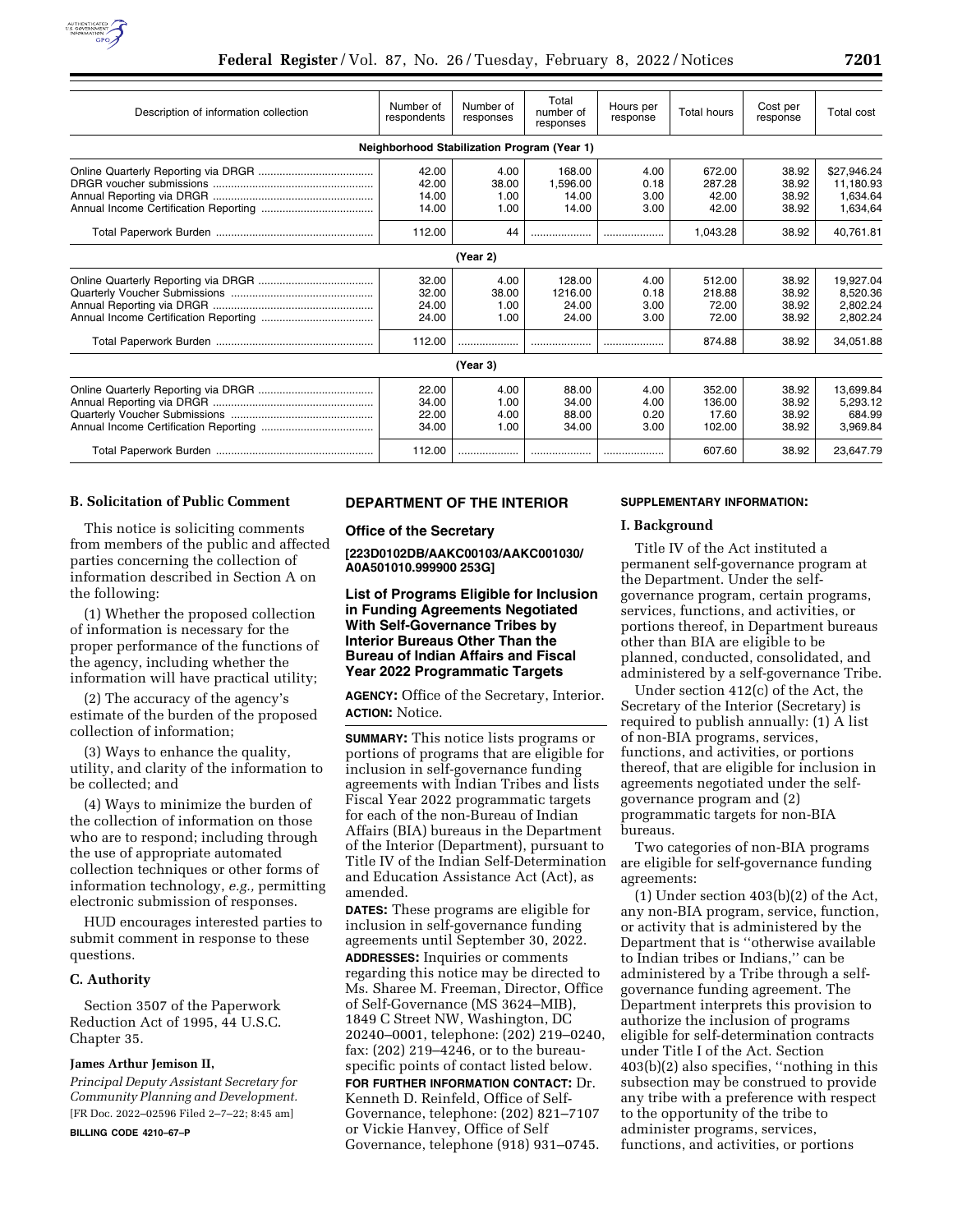thereof, unless such preference is otherwise provided for by law.''

(2) Under section 403(c) of the Act, the Secretary may include other programs, services, functions, and activities or portions thereof that are of ''special geographic, historical, or cultural significance'' to a selfgovernance Tribe.

Under section 403(k) of the Act, funding agreements cannot include programs, services, functions, or activities that are inherently Federal or where the statute establishing the existing program does not authorize the type of participation sought by the Tribe. However, an Indian Tribe (or Tribes) need not be identified in the authorizing statutes in order for a program or element of program to be included in a self-governance funding agreement. While general legal and policy guidance regarding what constitutes an inherently Federal function exists, the non-BIA bureaus will determine whether a specific function is inherently Federal on a caseby-case basis considering the totality of circumstances.

Subpart G of the self-governance regulations found at 25 CFR part 1000 provides the process and timelines for negotiating self-governance funding agreements with non-BIA bureaus.

#### *Response to Comments*

No comments were received.

### **II. Funding Agreements Between Self-Governance Tribes and Non-BIA Bureaus of the Department of the Interior for Fiscal Year 2022**

- A. Bureau of Land Management (2) Council of Athabascan Tribal Governments
	- Duckwater Shoshone Tribe of the Duckwater Reservation
- B. Bureau of Reclamation (4) Gila River Indian Community of the Gila River Indian Reservation Hoopa Valley Tribe Karuk Tribe
- Yurok Tribe of the Yurok Reservation C. Office of Natural Resources Revenue (none)
- D. National Park Service (4) Grand Portage Band of Lake Superior Chippewa Indians River Raisin National Battlefield Park Valles Caldera National Preserve
- Yurok Tribe of the Yurok Reservation E. Fish and Wildlife Service (1) Council of Athabascan Tribal
- Governments F. U.S. Geological Survey (none)
- 
- G. Office of the Special Trustee for American Indians (1) Confederated Salish and Kootenai
	- Tribes of the Flathead Reservation
- H. Appraisal and Valuation Services Office (30)
	- 1. The Quapaw Tribe of Indians
	- 2. Morongo Band of Mission Indians
	- 3. Muckleshoot Indian Tribe
	- 4. Pueblo of Taos
	- 5. Confederated Tribes of the Umatilla Indian Reservation
	- 6. Association of Village Council Presidents
	- 7. Kawerak, Inc.
	- 8. Native Village of Tanana
	- 9. Tanana Chiefs Conference [includes Gwichyaa Gwich'in (aka Fort Yukon)]
	- 10. Council of Tlingit and Haida Indian Tribes
	- 11. Cherokee Nation
	- 12. The Choctaw Nation of Oklahoma
	- 13. Eastern Shawnee Tribe of
	- Oklahoma
	- 14. The Muscogee (Creek) Nation
	- 15. Wyandotte Nation
	- 16. Oneida Nation
	- 17. Confederated Salish and Kootenai Tribes of the Flathead Reservation
	- 18. Lummi Tribe of the Lummi Reservation
	- 19. Port Gamble S'Klallam Tribes
	- 20. Confederated Tribes of Siletz Indians of Oregon
	- 21. Hoopa Valley Tribe
	- 22. Redding Rancheria
	- 23. Chippewa Cree Indians of the Rocky Boy's Reservation
	- 24. Absentee-Shawnee Tribe of Indians of Oklahoma
	- 25. Citizen Potawatomi Nation, Oklahoma
	- 26. Kaw Nation, Oklahoma
	- 27. Sac and Fox Nation, Oklahoma
	- 28. Salt River Pima Maricopa Indian Community of the Salt River Reservation
	- 29. Shoshone-Paiute Tribes of the Duck Valley Reservation Nevada 30. Osage Nation

#### **III. Eligible Programs of the Department of the Interior Non-BIA Bureaus**

Below is a listing by bureau of the types of non-BIA programs, or portions thereof, that may be eligible for selfgovernance funding agreements because they are either ''otherwise available to Indians'' under Title I of the Act and not precluded by any other law, or may have ''special geographic, historical, or cultural significance'' to a participating Tribe. The list represents the most current information on programs potentially available to Tribes under a self-governance funding agreement.

The Department will also consider for inclusion in funding agreements other programs or activities not listed below, but which, upon request of a selfgovernance Tribe, the Department determines to be eligible under either

sections  $403(b)(2)$  or  $403(c)$  of the Act. Tribes with an interest in such potential agreements are encouraged to begin discussions with the appropriate non-BIA bureau.

# *A. Eligible Bureau of Land Management (BLM) Programs*

The BLM carries out some of its activities in the management of public lands through contracts and cooperative agreements. These and other activities, depending upon availability of funds, the need for specific services, and the self-governance Tribe's demonstration of a special geographic, cultural, or historical connection, may also be available for inclusion in selfgovernance funding agreements. Once a Tribe has made initial contact with the BLM, more specific information will be provided by the respective BLM State office.

Some elements of the following programs may be eligible for inclusion in a self-governance funding agreement. This listing is not all-inclusive, but is representative of the types of programs that may be eligible for Tribal participation through a funding agreement:

#### Tribal Services

1. Minerals Management Inspection, enforcement and production verification of Indian coal and sand and gravel operations are already available for contracts under Title I of the Act and, therefore, may be available for inclusion in a funding agreement. In addition, in a study conducted pursuant to Secretarial order 3377, the Office of the Solicitor determined that the following functions are available for inclusion in a funding agreement: Inspection and enforcement of Indian oil and gas operations, determining trust land locations; approving Applications for Permits to Drill; securing and enforcing bonds (for surface of spill estate), and providing mineral assessments and valuation.

2. Cadastral Survey. Tribal and allottee cadastral survey services are already available for contracts under Title I of the Act and, therefore, may be available for inclusion in a funding agreement.

#### Other Activities

1. Cultural heritage. Cultural heritage activities, such as research and inventory, may be available in specific States.

2. Natural Resources Management. Activities such as silvicultural treatments, timber management, cultural resource management, watershed restoration, environmental studies, tree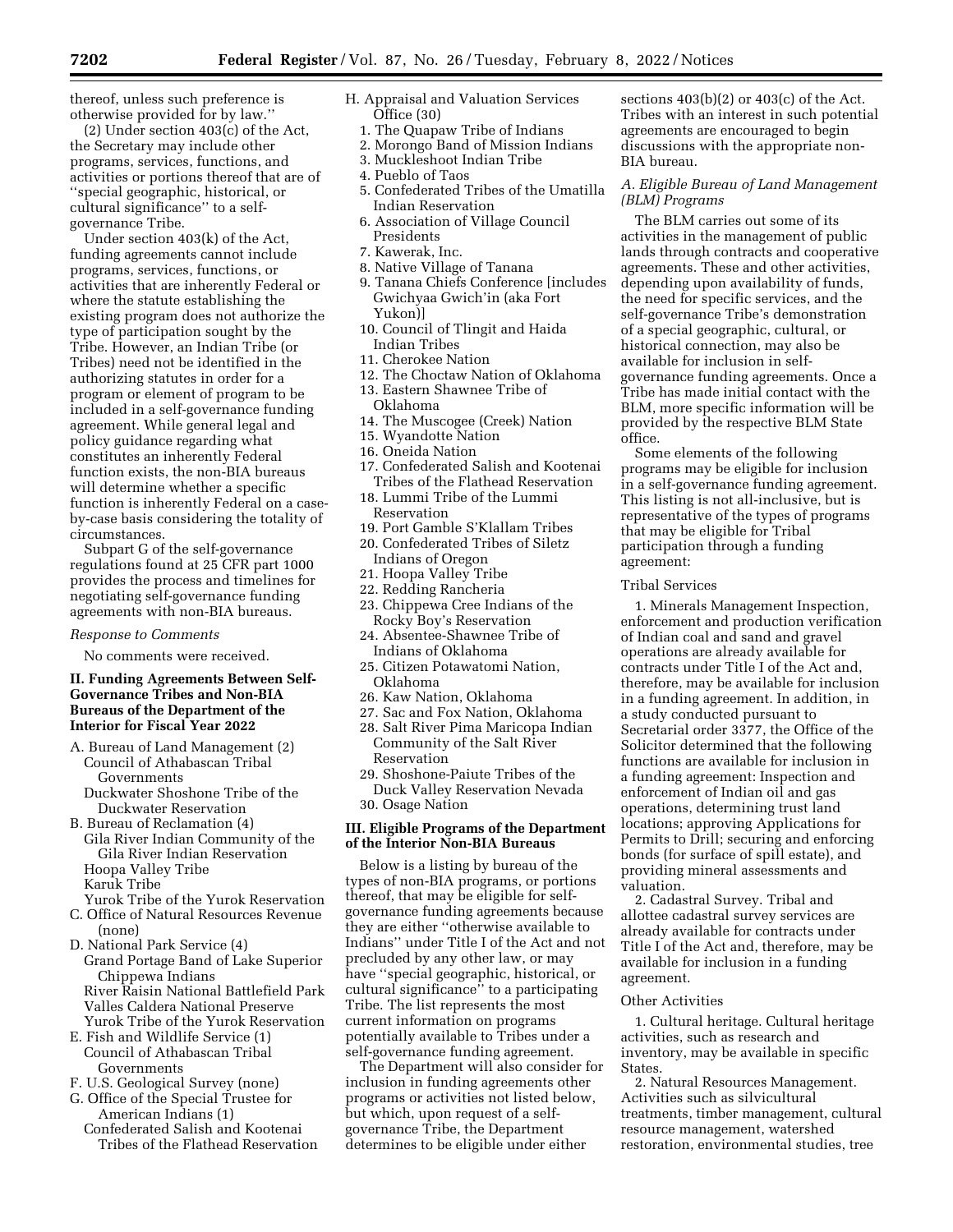planting, thinning, and similar work, may be available in specific States.

3. Range Management. Activities, such as revegetation, noxious weed control, fencing, construction and management of range improvements, grazing management experiments, range monitoring, and similar activities, may be available in specific States.

4. Riparian Management. Activities, such as facilities construction, erosion control, rehabilitation, and other similar activities, may be available in specific States.

5. Recreation Management. Activities, such as facilities construction and maintenance, interpretive design and construction, and similar activities may be available in specific States.

6. Wildlife and Fisheries Habitat Management. Activities, such as construction and maintenance, implementation of statutory, regulatory and policy or administrative plan-based species protection, interpretive design and construction, and similar activities may be available in specific States.

7. Wild Horse Management. Activities, such as wild horse roundups, adoption and disposition, including operation and maintenance of wild horse facilities, may be available in specific States.

For questions regarding selfgovernance, contact Byron Loosle, Bureau of Land Management (WO–240), Bureau of Land Management, 1849 C Street NW, Washington, DC 20240, telephone (202) 912–7240, fax (202) 452–7701.

### *B. Eligible Bureau of Reclamation (Reclamation) Programs*

The mission of Reclamation is to manage, develop, and protect water and related resources in an environmentally and economically sound manner in the interest of the American public. To this end, most of Reclamation's activities involve the construction, operation and maintenance, and management of water resources projects and associated facilities, as well as research and development related to its responsibilities. Reclamation water resources projects provide water for agricultural, municipal and industrial water supplies; hydroelectric power generation; flood control, enhancement of fish and wildlife habitats; and outdoor recreation.

Components of the following water resource projects listed below may be eligible for inclusion in a selfgovernance annual funding agreement. This list was developed with consideration of the proximity of identified self-governance Tribes to Reclamation projects.

1. Klamath Project, California and Oregon

- 2. Trinity River Fishery, California
- 3. Central Arizona Project, Arizona
- 4. Indian Water Rights Settlement

Projects, as authorized by Congress

Upon the request of a self-governance Tribe, Reclamation will also consider for inclusion in funding agreements other programs or activities which Reclamation determines to be eligible under Section 403(b)(2) or 403(c) of the Act.

For questions regarding selfgovernance, contact Mr. Kelly Titensor, Native American Affairs Advisor, Native American and International Affairs Office, Bureau of Reclamation (96– 43000) (MS 7069–MIB); 1849 C Street NW, Washington, DC 20240, telephone: (202) 513–0558, fax: (202) 513–0311.

# *C. Eligible Office of Natural Resources Revenue (ONRR) Programs*

The Office of Natural Resources Revenue (ONRR) collects, accounts for, and distributes mineral revenues from both Federal and Indian mineral leases.

The ONRR also evaluates industry compliance with laws, regulations, and lease terms, and offers mineral-owning Tribes opportunities to become involved in its programs that address the intent of Tribal self-governance. These programs are available to selfgovernance Tribes and are a good preparation for assuming other technical functions. Generally, ONRR program functions are available to Tribes because of the Federal Oil and Gas Royalty Management Act of 1983 (FOGRMA) at 30 U.S.C. 1701 *et seq.* The ONRR promotes Tribal self-governance and self-determination over trust lands and resources through the following program functions that may be available to self-governance Tribes:

1. Audit of Tribal Royalty Payments. Audit activities for Tribal leases, except for the issuance of orders, final valuation decisions, and other enforcement activities. (For Tribes already participating in ONRR cooperative audits, this program is offered as an option.)

2. Verification of Tribal Royalty Payments. Financial compliance verification, monitoring activities, and production verification.

3. Tribal Royalty Reporting, Accounting, and Data Management.

Establishment and management of royalty reporting and accounting systems including document processing, production reporting, reference data (lease, payor, agreement) management, billing and general ledger.

4. Tribal Royalty Valuation. Preliminary analysis and

recommendations for valuation, and allowance determinations and approvals.

5. Royalty Internship Program. An orientation and training program for auditors and accountants from mineralproducing Tribes to acquaint Tribal staff with royalty laws, procedures, and techniques. This program is recommended for Tribes that are considering a self-governance funding agreement, but have not yet acquired mineral revenue expertise via a 30 U.S.C. 1732 cooperative agreement (FOGRMA Pub. L. 97–451, Section 202), as this term is defined in FOGRMA and implementing regulations at 30 CFR 228.4.

For questions regarding selfgovernance, contact Heidi Badaracco, Program Manager, Indian Trust, Outreach & Coordination for the Office of Natural Resources Revenue, P.O. Box 25165, Building 85, Denver, Colorado 80225–0165, telephone: (303) 231–3434.

# *D. Eligible National Park Service (NPS) Programs*

NPS administers the National Park System, which is made up of national parks, monuments, historic sites, battlefields, seashores, lake shores and recreation areas. NPS maintains the park units, protects the natural and cultural resources, and conducts a range of visitor services such as law enforcement, park maintenance, and interpretation of geology, history, and natural and cultural resources.

Some elements of the following programs may be eligible for inclusion in a self-governance funding agreement. This list below was developed considering the proximity of an identified self-governance Tribe to a national park, monument, preserve, or recreation area and the types of programs that have components that may be suitable for administering through a self-governance funding agreement. This list is not all-inclusive, but is representative of the types of programs which may be eligible for Tribal participation through funding agreements.

Elements of Programs That May Be Eligible for Inclusion in a Self-Governance Funding Agreement

- 1. Archaeological Surveys
- 2. Comprehensive Management Planning
- 3. Cultural Resource Management Projects
- 4. Ethnographic Studies
- 5. Erosion Control
- 6. Fire Protection
- 7. Gathering Baseline Subsistence Data—Alaska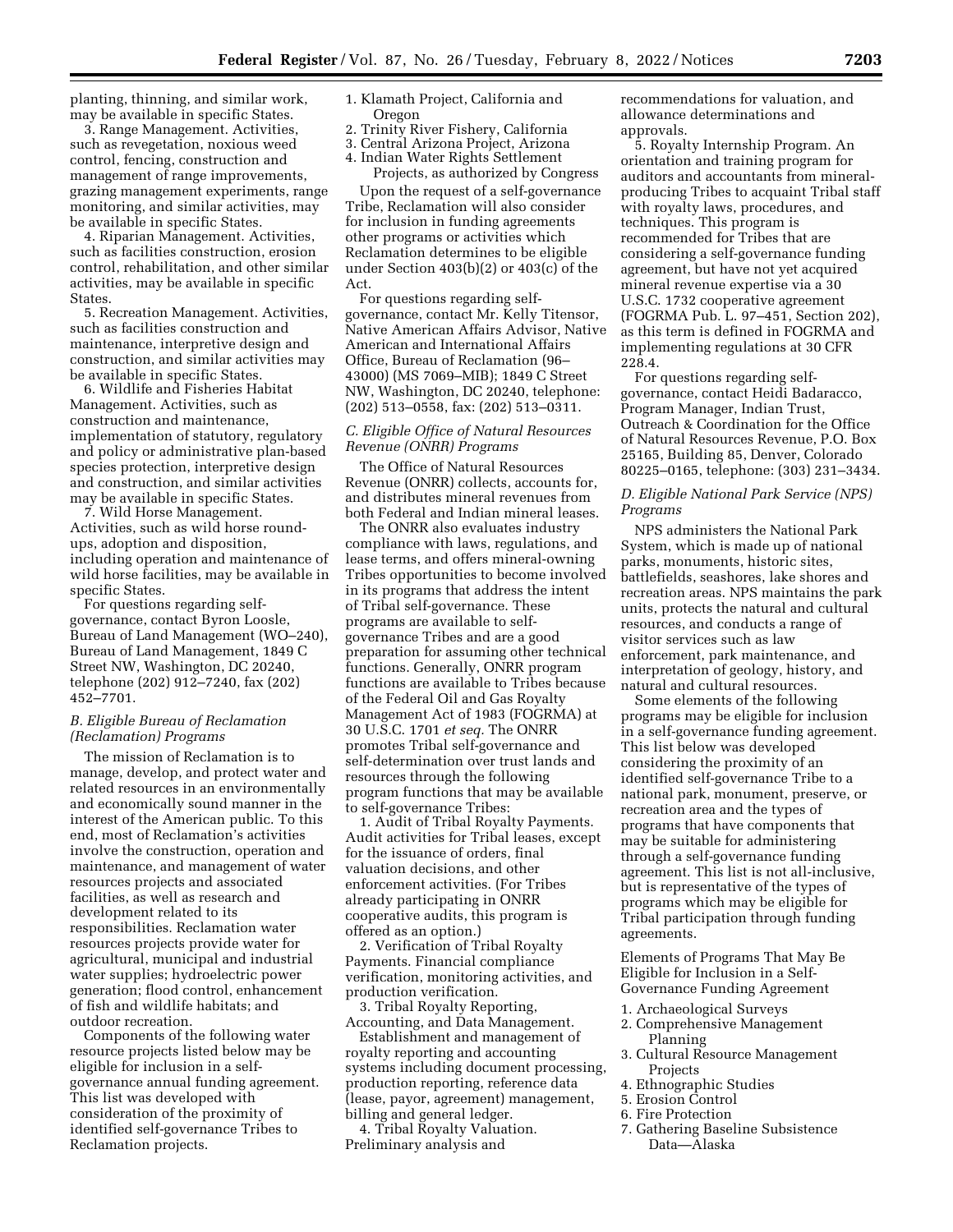- 8. Hazardous Fuel Reduction
- 9. Housing Construction and
- Rehabilitation 10. Interpretation
- 11. Janitorial Services
- 12. Maintenance
- 13. Natural Resource Management Projects
- 14. Operation of Campgrounds
- 15. Range Assessment—Alaska
- 16. Reindeer Grazing—Alaska
- 17. Road Repair
- 18. Solid Waste Collection and Disposal
- 19. Trail Rehabilitation
- 20. Watershed Restoration and Maintenance
- 21. Beringia Research
- 22. Elwha River Restoration
- 23. Recycling Programs

Locations of National Park Service Units With Close Proximity to Self-Governance Tribes

- 1. Aniakchack National Monument & Preserve—Alaska
- 2. Bering Land Bridge National Preserve—Alaska
- 3. Cape Krusenstern National Monument—Alaska
- 4. Denali National Park & Preserve— Alaska
- 5. Gates of the Arctic National Park & Preserve—Alaska
- 6. Glacier Bay National Park and Preserve—Alaska
- 7. Katmai National Park and Preserve— Alaska
- 8. Kenai Fjords National Park—Alaska 9. Klondike Gold Rush National
- Historical Park—Alaska 10. Kobuk Valley National Park—Alaska
- 11. Lake Clark National Park and Preserve—Alaska
- 12. Noatak National Preserve—Alaska
- 13. Sitka National Historical Park— Alaska
- 14. Wrangell-St. Elias National Park and Preserve—Alaska
- 15. Yukon-Charley Rivers National Preserve—Alaska
- 16. Casa Grande Ruins National Monument—Arizona
- 17. Hohokam Pima National Monument—Arizona
- 18. Montezuma Castle National Monument—Arizona
- 19. Organ Pipe Cactus National Monument—Arizona
- 20. Saguaro National Park—Arizona
- 21. Tonto National Monument—Arizona
- 22. Tumacacori National Historical Park—Arizona
- 23. Tuzigoot National Monument— Arizona
- 24. Arkansas Post National Memorial— Arkansas
- 25. Death Valley National Park— California
- 26. Devils Postpile National Monument—California
- 27. Joshua Tree National Park— California
- 28. Lassen Volcanic National Park— California
- 29. Point Reyes National Seashore— California
- 30. Redwood National Park—California
- 31. Whiskeytown National Recreation Area—California
- 32. Yosemite National Park—California 33. Hagerman Fossil Beds National
- Monument—Idaho 34. Effigy Mounds National Monument—Iowa
- 35. Fort Scott National Historic Site— Kansas
- 36. Tallgrass Prairie National Preserve— Kansas
- 37. Boston Harbor Islands National Recreation Area—Massachusetts
- 38. Cape Cod National Seashore— Massachusetts
- 39. New Bedford Whaling National Historical Park—Massachusetts
- 40. Isle Royale National Park—Michigan
- 41. Sleeping Bear Dunes National Lakeshore—Michigan
- 42. Grand Portage National Monument—Minnesota
- 43. Voyageurs National Park— Minnesota
- 44. Bear Paw Battlefield, Nez Perce National Historical Park—Montana
- 45. Glacier National Park—Montana
- 46. Great Basin National Park—Nevada
- 47. Aztec Ruins National Monument—
- New Mexico 48. Bandelier National Monument— New Mexico
- 49. Carlsbad Caverns National Park— New Mexico
- 50. Chaco Culture National Historic Park—New Mexico
- 51. Pecos National Historic Park—New Mexico
- 52. White Sands National Monument— New Mexico
- 53. Fort Stanwix National Monument— New York
- 54. Great Smoky Mountains National Park—North Carolina/Tennessee
- 55. Cuyahoga Valley National Park— Ohio
- 56. Hopewell Culture National Historical Park—Ohio
- 57. Chickasaw National Recreation Area—Oklahoma
- 58. Crater Lake National Park—Oregon
- 59. John Day Fossil Beds National Monument—Oregon
- 60. Alibates Flint Quarries National Monument—Texas
- 61. Guadalupe Mountains National Park—Texas
- 62. Lake Meredith National Recreation Area—Texas
- 63. Ebey's Landing National Recreation Area—Washington
- 64. Fort Vancouver National Historic Site—Washington
- 65. Mount Rainier National Park— Washington
- 66. Olympic National Park— Washington
- 67. San Juan Islands National Historic Park—Washington
- 68. Whitman Mission National Historic Site—Washington

For questions regarding selfgovernance, contact Dorothy FireCloud, Manager, American Indian Liaison Office, National Park Service, 1849 C Street NW, Room 7351, Washington, DC 20240, telephone: (202) 354–2090, or email: *Dorothy*\_*[FireCloud@nps.gov.](mailto:Dorothy_FireCloud@nps.gov)* 

*E. Eligible Fish and Wildlife Service (Service) Programs* 

The mission of the Service is to conserve, protect, and enhance fish, wildlife, and their habitats for the continuing benefit of the American people. Primary responsibilities are for migratory birds, endangered species, freshwater and anadromous fisheries, and certain marine mammals. The Service also has a continuing cooperative relationship with a number of Indian Tribes throughout the National Wildlife Refuge System and the Service's fish hatcheries. Any selfgovernance Tribe may contact a National Wildlife Refuge or National Fish Hatchery directly concerning participation in Service programs under the Tribal Self-Governance Act. This list is not all-inclusive, but is representative of the types of Service programs that may be eligible for Tribal participation through an annual funding agreement.

1. Subsistence Programs within the State of Alaska. Evaluate and analyze data for annual subsistence regulatory cycles and other data trends related to subsistence harvest needs and facilitate Tribal Consultation to ensure ANILCA Title VII terms are being met, as well as activities fulfilling the terms of Title VIII of ANILCA.

2. Technical Assistance, Restoration and Conservation. Conduct planning and implementation of population surveys, habitat surveys, restoration of sport fish, capture of depredating migratory birds, and habitat restoration activities.

3. Endangered Species Programs. Conduct activities associated with the conservation and recovery of threatened or endangered species protected under the Endangered Species Act (ESA) or candidate species under the ESA. These activities may include, but are not limited to, cooperative conservation programs, development of recovery plans and implementation of recovery actions for threatened and endangered species, and implementation of status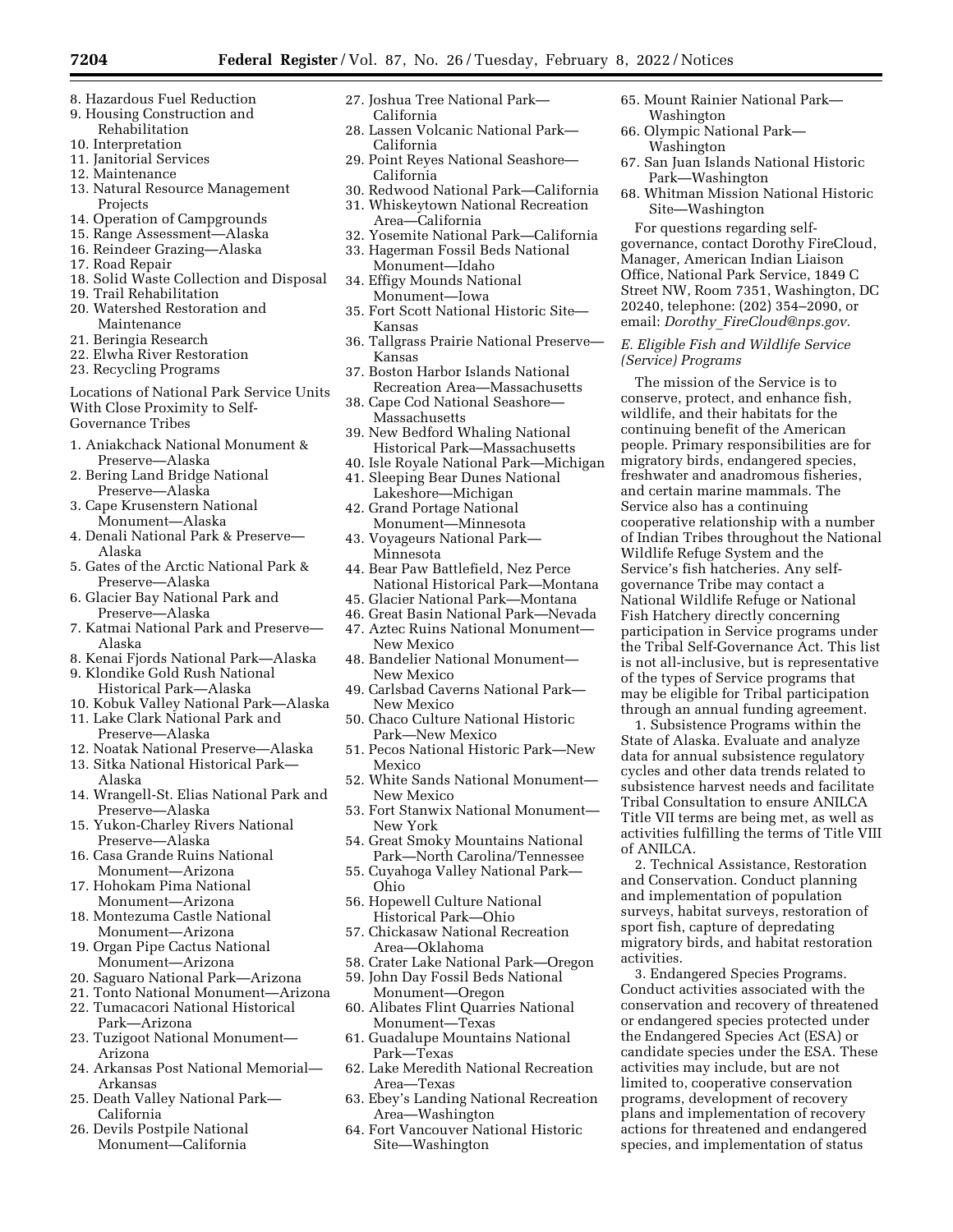surveys for high priority candidate species.

4. Education Programs. Provide services in interpretation, outdoor classroom instruction, visitor center operations, and volunteer coordination both on and off national Wildlife Refuge lands in a variety of communities, and assist with environmental education and outreach efforts in local villages.

5. Environmental Contaminants Program. Conduct activities associated with identifying and removing toxic chemicals, to help prevent harm to fish, wildlife and their habitats. The activities required for environmental contaminant management may include, but are not limited to, analysis of pollution data, removal of underground storage tanks, specific cleanup activities, and field data gathering efforts.

6. Wetland and Habitat Conservation Restoration. Provide services for construction, planning, and habitat monitoring and activities associated with conservation and restoration of wetland habitat.

7. Fish Hatchery Operations. Conduct activities to recover aquatic species listed under the Endangered Species Act, restore native aquatic populations, and provide fish to benefit National Wildlife Refuges and Tribes. Such activities may include, but are not limited to: Tagging, rearing and feeding of fish, disease treatment, and clerical or facility maintenance at a fish hatchery.

8. National Wildlife Refuge Operations and Maintenance. Conduct activities to assist the National Wildlife Refuge System, a national network of lands and waters for conservation, management and restoration of fish, wildlife and plant resources and their habitats within the United States. Activities that may be eligible for a selfgovernance funding agreement may include, but are not limited to: Construction, farming, concessions, maintenance, biological program efforts, habitat management, fire management, and implementation of comprehensive conservation planning.

Locations of Refuges and Hatcheries With Close Proximity to Self-Governance Tribes

The Service developed the list below based on the proximity of identified self-governance Tribes to Service facilities that have components that may be suitable for administering through a self-governance funding agreement.

- 1. Alaska National Wildlife Refuges— Alaska
- 2. Alchesay National Fish Hatchery— Arizona
- 3. Humboldt Bay National Wildlife Refuge—California
- 4. Kootenai National Wildlife Refuge— Idaho
- 5. Agassiz National Wildlife Refuge— Minnesota
- 6. Mille Lacs National Wildlife Refuge— Minnesota
- 7. Rice Lake National Wildlife Refuge— Minnesota
- 8. National Bison Range—Montana
- 9. Ninepipe National Wildlife Refuge— Montana
- 10. Pablo National Wildlife Refuge— Montana
- 11. Sequoyah National Wildlife Refuge—Oklahoma
- 12. Tishomingo National Wildlife Refute—Oklahoma
- 13. Bandon Marsh National Wildlife Refuge—Washington
- 14. Dungeness National Wildlife Refuge—Washington
- 15. Makah National Fish Hatchery— Washington
- 16. Nisqually National Wildlife Refuge—Washington
- 17. Quinault National Fish Hatchery— Washington
- 18. San Juan Islands National Wildlife Refuge—Washington
- 19. Tamarac National Wildlife Refuge— Wisconsin

For questions regarding selfgovernance, contact Scott Aikin, Fish and Wildlife Service, National Native American Programs Coordinator, 1211 SE Cardinal Court, Suite 100, Vancouver, Washington 98683, telephone (360) 604–2531 or fax (360) 604–2505.

#### *F. Eligible U.S. Geological Survey (USGS) Programs*

The mission of the USGS is to collect, analyze, and provide information on biology, geology, hydrology, and geography that contributes to the wise management of the Nation's natural resources and to the health, safety, and well-being of the American people. This information is usually publicly available and includes maps, data bases, and descriptions and analyses of the water, plants, animals, energy, and mineral resources, land surface, underlying geologic structure, and dynamic processes of the earth. The USGS does not manage lands or resources. Selfgovernance Tribes may potentially assist the USGS in the data acquisition and analysis components of its activities.

For questions regarding selfgovernance, contact Chris Hammond, Head, Office of Tribal Relations and Manager, U.S. Geological Survey, 12201 Sunrise Valley Drive, Reston, Virginia 20192, telephone 703–648–6621.

### *G. Eligible Office of the Special Trustee for American Indians (OST) Programs*

The Department has responsibility for what may be the largest land trust in the world, approximately 56 million acres. At the beginning of fiscal year 2021, the Bureau of Trust Funds Administration (BTFA) assumed the fiduciary functions previously managed by OST. Established by the American Indian Trust Fund Management Reform Act of 1994, OST worked to improve accountability and management of Indian assets through oversight, reform, and coordination of Federal Policy. OST oversees the management of Indian trust assets, including income generated from leasing and other commercial activities on Indian trust lands, by maintaining, investing and disbursing Indian trust financial assets, and reporting on these transactions. The mission of the OST is to serve Indian communities by fulfilling Indian fiduciary trust responsibilities. This is to be accomplished through the implementation of a Comprehensive Trust Management Plan (CTM) that is designed to improve trust beneficiary services, ownership information, management of trust fund assets, and self-governance activities.

A Tribe operating under selfgovernance may include the following programs, services, functions, and activities or portions thereof in a funding agreement:

1. Beneficiary Processes Program (Individual Indian Money Accounting Technical Functions)

The MOU between the Tribe/ Consortium and OST outlines the roles and responsibilities for the performance of the OST program by the Tribe/ Consortium. If those roles and responsibilities are already fully specified in the existing funding agreement with the OSG, an MOU is not necessary. To the extent that the parties desire specific program standards, an MOU will be negotiated between the Tribe/Consortium and OST, which will be binding on both parties and attached and incorporated into the OSG funding agreement.

If a Tribe/Consortium decides to assume the operation of an OST program, the new funding for performing that program will come from OST program dollars. A Tribe's newlyassumed operation of the OST program(s) will be reflected in the Tribe's OSG funding agreement.

For questions regarding selfgovernance, contact Lee Frazier, Program Analyst, Office of External Affairs, Office of the Special Trustee for